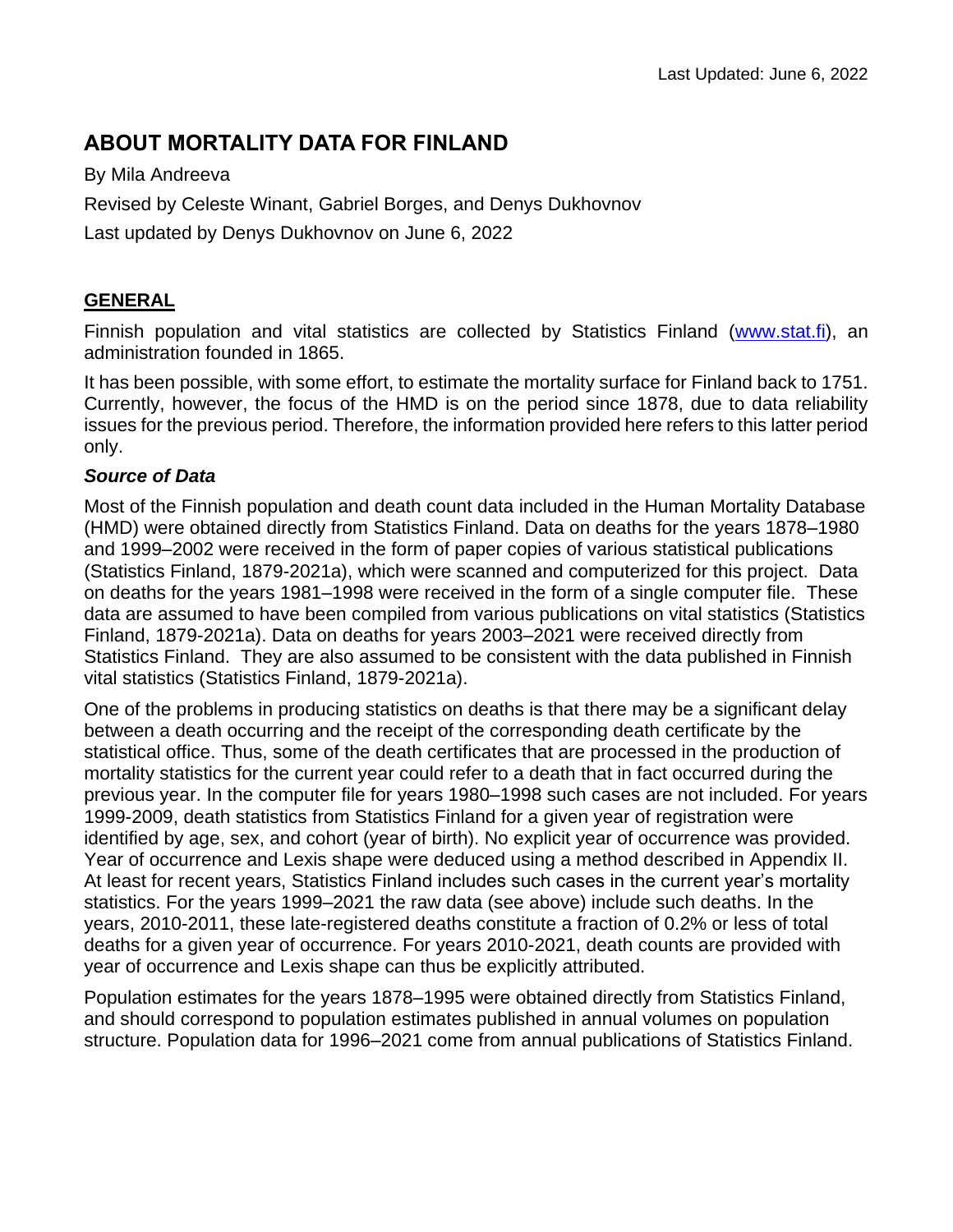For later years, population estimates were obtained directly from Statistics Finland, and they are consistent with officially published figures (Statistics Finland, 1879-2021b).

Birth data for the years 1859–2012 were obtained directly from Statistics Finland. Subsequent years were obtained from the public-access webpages of Statistics Finland.

## *Specific Episodes in Finland's Demographic History*

Historical crude death rates for Finland are presented in Turpeinen and Kannisto (1997). Figure 1 below is directly reproduced from this publication:



Figure 1: Births and deaths per 1000 population in Finland, 1750-1995. Source: Turpeinen and Kannisto (1997), figure 1.

It can be seen from this figure that the most severe mortality crisis during the period illustrated was the famine of 1866–1868. According to Turpeinen and Kannisto (1997): "the excess mortality of these years amounted to 8 percent of the population of the country".

## **TERRITORIAL COVERAGE**

Prior to Finland independence in 1917, the country was under, first, Swedish (until 1809) and, then, Russian (1809-1917) rule. In 1920, a treaty was signed between Russia and Finland under which the northern area of Petsamo was incorporated into Finland while the previously Finnish districts of Repola and Porajärvi were ceded to Russia. Finland eastern border was again redefined in 1944, when the country had to further cede to the Soviet Union some additional territories (around Vyborg and Lake Ladoga as well as parts of Salla and Kuusamo in the North).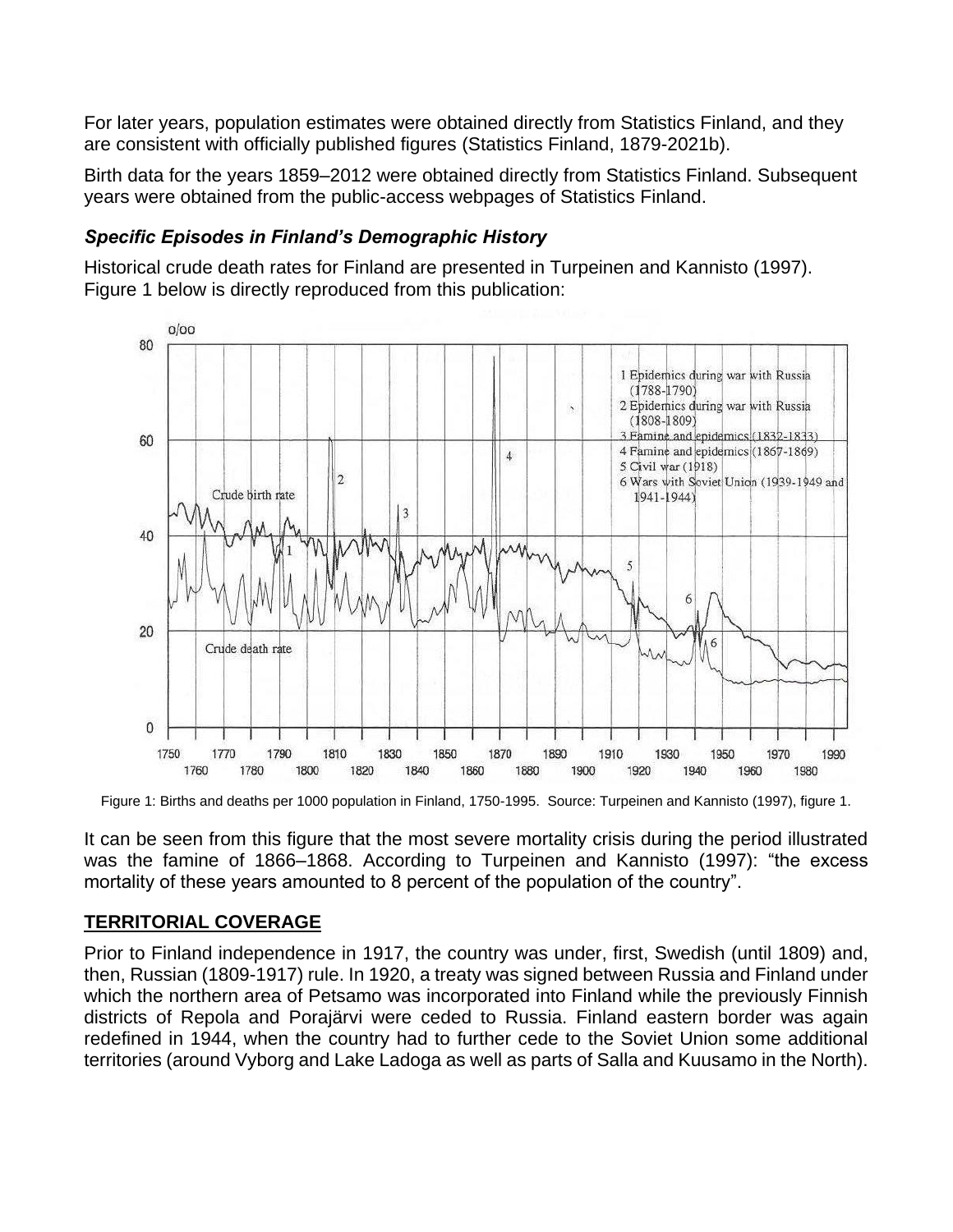However, the entire Finnish population in these areas, which included some 400,000 people, was resettled in other parts of Finland so that statistical coverage of the population has remained unchanged.

## **POPULATION COUNT DATA**

## *Coverage and Completeness*

According to Goyer and Draaijer (1992), population statistics have been collected in Finland since 1749, and prior to the establishment of modern censuses, data were collected in the form of parish and civil registers. These registers were updated annually and permanent immigrants were required to join a register. Registers were inventoried periodically (initially every three years, then every five years, and beginning in 1880 every ten years). Decennial tables produced from these inventories were published from 1880 to 1940. Although not a formal census, these inventories based on the population registers constituted "a form of indirect population census".

A short description of the history of Finnish censuses is provided on the Statistics Finland website, at http://www.stat.fi/tk/he/vaestolaskenta/vaestolask historia en.html, whilst Goyer and Draaijer (1992) give a more detailed account of each census (starting with the first full national census in 1950), their content, quality, special features, and resulting publications. A key point to note is that the censuses of 1990, 1995, 2000 and 2010 were entirely register-based, meaning that they did not involve the completion of questionnaires by individuals or households, but were conducted by aggregation of data from the population registers.

## **REVISION NOTES**

### *Changes with the December 2017 revision:*

**Life tables:** All life tables have been recalculated using a modified methods protocol. The revised protocol (Version 6) includes two changes: 1) a more precise way to calculate a0, the mean age at death for children dying during the first year of life and 2) the use of birth-by-month data (where and when available) to more accurately estimate population exposures. These changes have been implemented simultaneously for ALL HMD series/countries. For more details about these changes, see the revised Methods Protocol (at http://v6.mortality.org/Public/Docs/MethodsProtocol.pdf), particularly section 7.1 on Period life tables and section 6 and Appendix E, on death rates. The life tables calculated under the prior methods (Version 5) remain available at v5.mortality.org but will not be further updated in the future.

## *Changes with the July 2020 revision:*

### **Deaths:**

We realized that deaths of unknown ages in an open age interval 90 years and over for years 1939-1950 had not been properly been taken into account in previous version of the HMD data series. These deaths have now been included and, through the standard HMD procedure, they have been redistributed proportionately to the single-year of age distribution for deaths of exact age known at ages 90+ by Lexis triangle.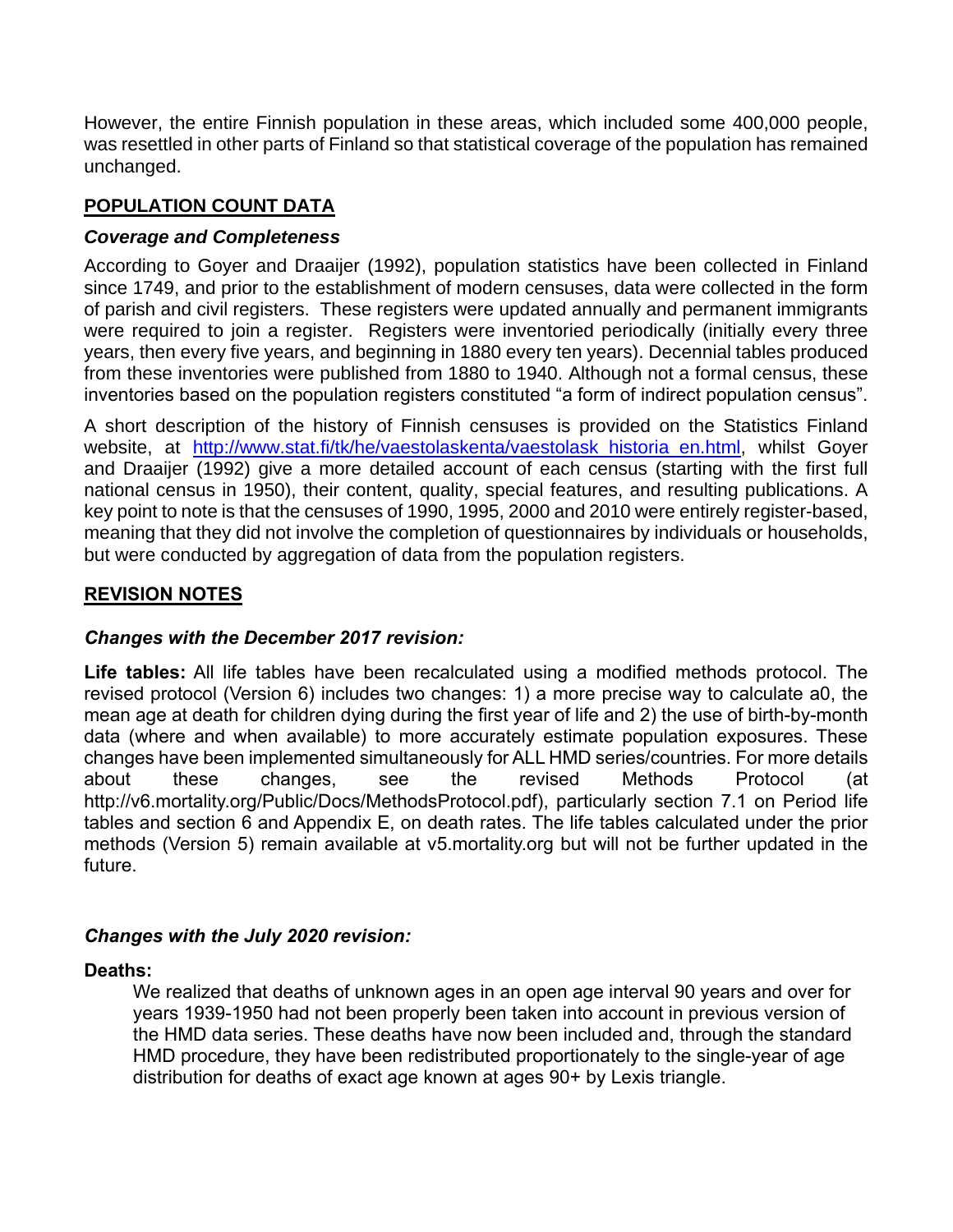#### *Changes with the June 2022 revision:*

#### **Deaths:**

Deaths for 2012-2020 were updated with new figures and late registrations.

#### **Births:**

Births and births by months were checked against Human Fertility Database inputs. No differences exist for the matching years, but HMD series have been extended for years 1859-1864 to match the coverage of HFD.

## **ACKNOWLEDGEMENTS**

The authors would like to thank Timo Nikander, Markus Rapo and Joni Rantakari at Statistics Finland for his generous help in obtaining the Finnish population and vital statistics data.

## **REFERENCES**

Goyer, Doreen S. and Draaijer, Gera E. (1992). *The Handbook of National Population Censuses: Europe.* New York, USA: Greenwood Press.

Statistics Finland (1879-2021a). *Vital Statistics 1878-2021 (annual series)*, OSF Population 1879-2021. Helsinki, Finland: Statistics Finland. [In Finnish: Tilastokeskus. (1879-2021). *Väestönmuutokset 1878- 2021*, SVT Väestö 1879-2021. Helsinki: Tilastokeskus.]

Statistics Finland (1879-2021b). *Population Structure 1878-2021 (annual series)*, OSF Population 1879- 2020. Helsinki, Finland: Statistics Finland. [In Finnish: Tilastokeskus. (1879-2021). *V*ä*est*ö*rakenne 1878-2021*, SVT Väestö 1879-2021. Helsinki: Tilastokeskus.]

Turpeinen, Oiva and Kannisto, Väinö. (1997). *Abridged Life Tables for Finland 1751-1880, Population 1997:5*. Helsinki, Finland: Statistics Finland.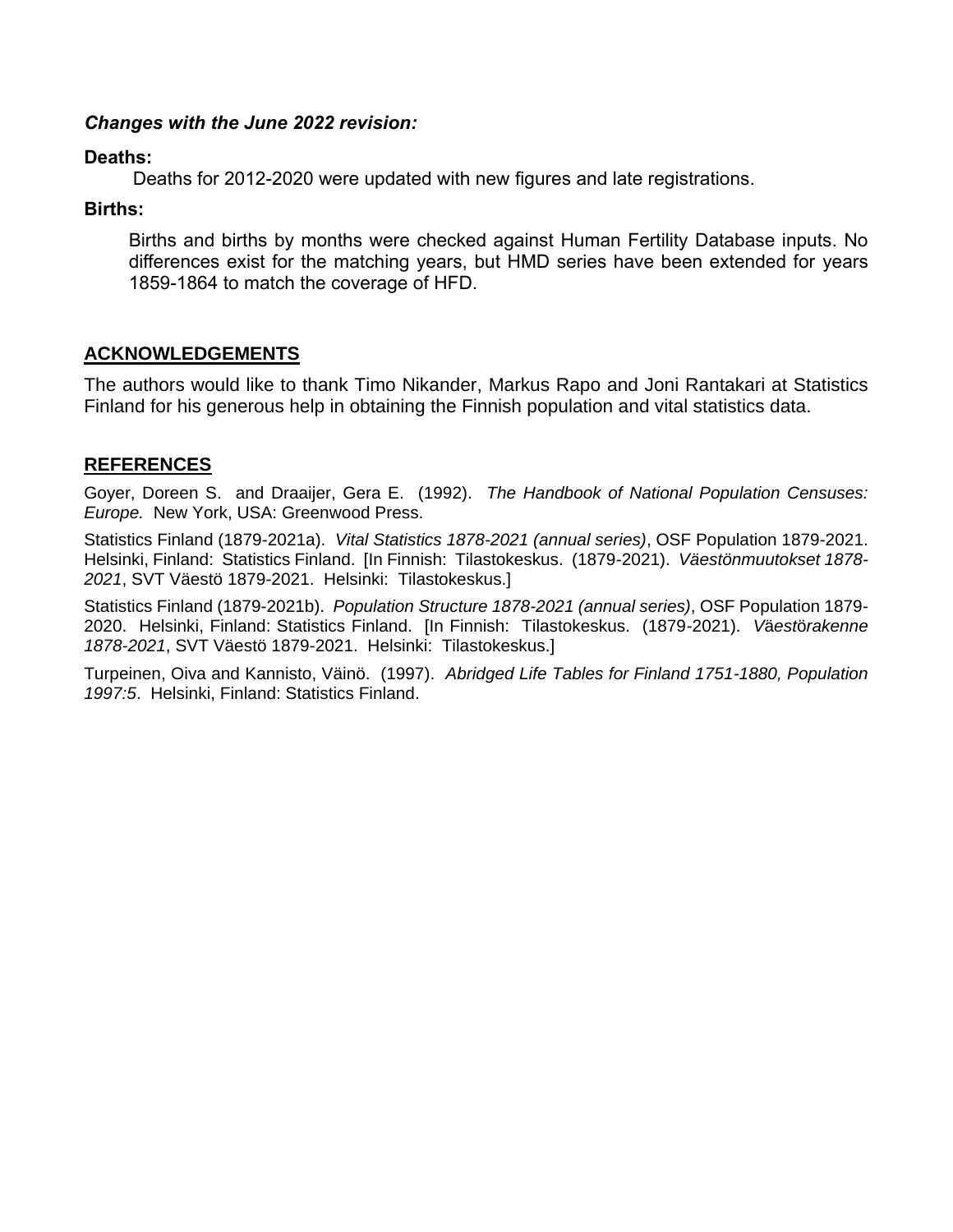# **APPENDIX I:**

# **DESCRIPTION OF DATA USED FOR LEXIS DATABASE**

# **DEATHS**

| Period    | Type of Data                                                                                                            | Age<br>groups | Comments                                                                                                                                                                                                                                  | RefCode(s) <sup>+</sup>                           |
|-----------|-------------------------------------------------------------------------------------------------------------------------|---------------|-------------------------------------------------------------------------------------------------------------------------------------------------------------------------------------------------------------------------------------------|---------------------------------------------------|
| 1878-1916 | Annual number of deaths, by sex,   0,1,2ma<br>single<br>of<br>year<br>(Lexis   x)<br>age<br>rectangles)                 |               |                                                                                                                                                                                                                                           | 6                                                 |
| 1917-1980 | Annual number of deaths, by sex,   0,1,2ma<br>single year of age, and birth cohort $\vert x \vert$<br>(Lexis triangles) |               |                                                                                                                                                                                                                                           | 6                                                 |
| 1939-1950 | Annual number of deaths, by sex,<br>single year of age, and birth cohort<br>(Lexis triangles)                           | $90+$         | Deaths from<br>90+ RR age<br>by<br>group<br>sex<br>and<br>for<br>year<br>years 1939-<br>1950<br>were<br>redistribute<br>d<br>proportional<br>ly to<br>the<br>single year<br>of age 90<br>above<br>and<br>by sex and<br>Lexis<br>triangle. | 75                                                |
| 1981-2021 | Annual number of deaths, by sex,   0,1,2ma<br>single year of age, and birth cohort $\vert x \vert$<br>(Lexis triangles) |               |                                                                                                                                                                                                                                           | 3, 5, 7, 21, 25,<br>26, 29, 31, 33,<br>35, 38, 81 |

† The reference code is used in the raw data files (Input Database) to link data with sources.

max=maximum age attained; unk=deaths of unknown age

## **POPULATION**

| Period<br>Type of Data<br>Age<br>groups | Comments | $RefCode(s)^{\dagger}$ |
|-----------------------------------------|----------|------------------------|
|-----------------------------------------|----------|------------------------|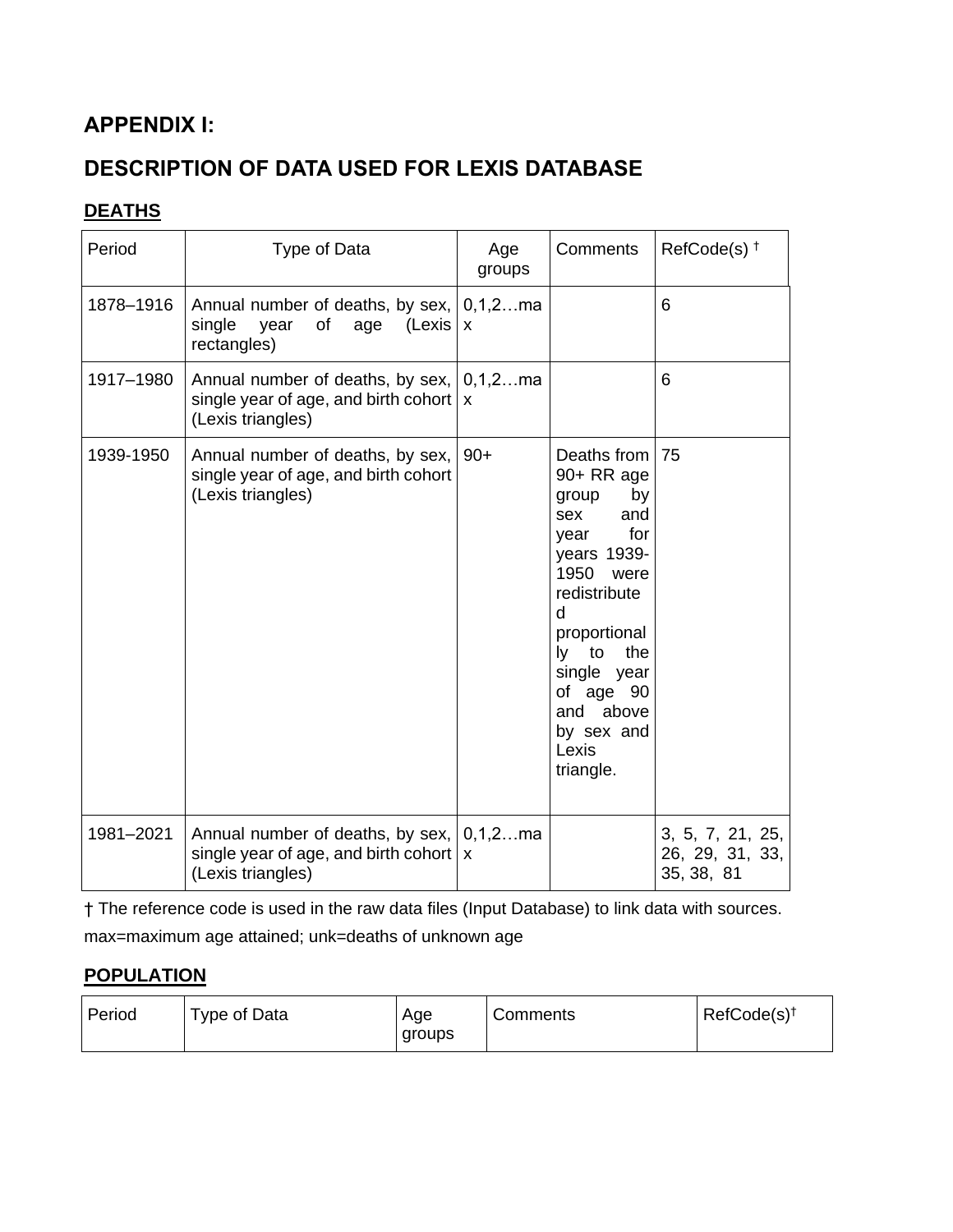| 1877-1939 | Population estimates (as $ 0, 590+$<br>of December 31st)  |                                        |                                                                          | 18                                                                                    |
|-----------|-----------------------------------------------------------|----------------------------------------|--------------------------------------------------------------------------|---------------------------------------------------------------------------------------|
| 1940-1960 | Population estimates (as   0,<br>of December 31st)        | $1100+$                                |                                                                          | 17                                                                                    |
| 1961–1969 | Population estimates $(as   0, 189+$<br>of December 31st) |                                        |                                                                          | 17                                                                                    |
| 1971-1995 | Population estimates $(as   0,$<br>of December 31st)      | $1100+$                                | 1990 was the first modern   17<br>register-based population<br>estimate. |                                                                                       |
| 1996-2021 | Population estimates (as All<br>of December 31st)         | ages<br>by single<br>of<br>year<br>age |                                                                          | 8, 10, 12, 13,<br>14, 15, 16, 20,<br>22, 23, 27, 28,<br>34, 37, 40, 67,<br>71, 76, 80 |

† The reference code is used in the raw data files (Input Database) to link data with sources.

max=maximum age attained; unk=deaths of unknown age

## **BIRTHS**

| Period | Type of Data                                | Comments | RefCode(s)                                         |
|--------|---------------------------------------------|----------|----------------------------------------------------|
|        | 1859–2021   Annual live birth counts by sex |          | 1, 4, 9, 24, 30, 32, 36,<br>39, 42, 69, 73, 78, 82 |

# **BIRTHS BY MONTH**

**Type of data:** Annual live birth counts by month.

**Period covered:** 1859-2021

**Refcodes:** 2, 43-66, 70, 74, 79, 83